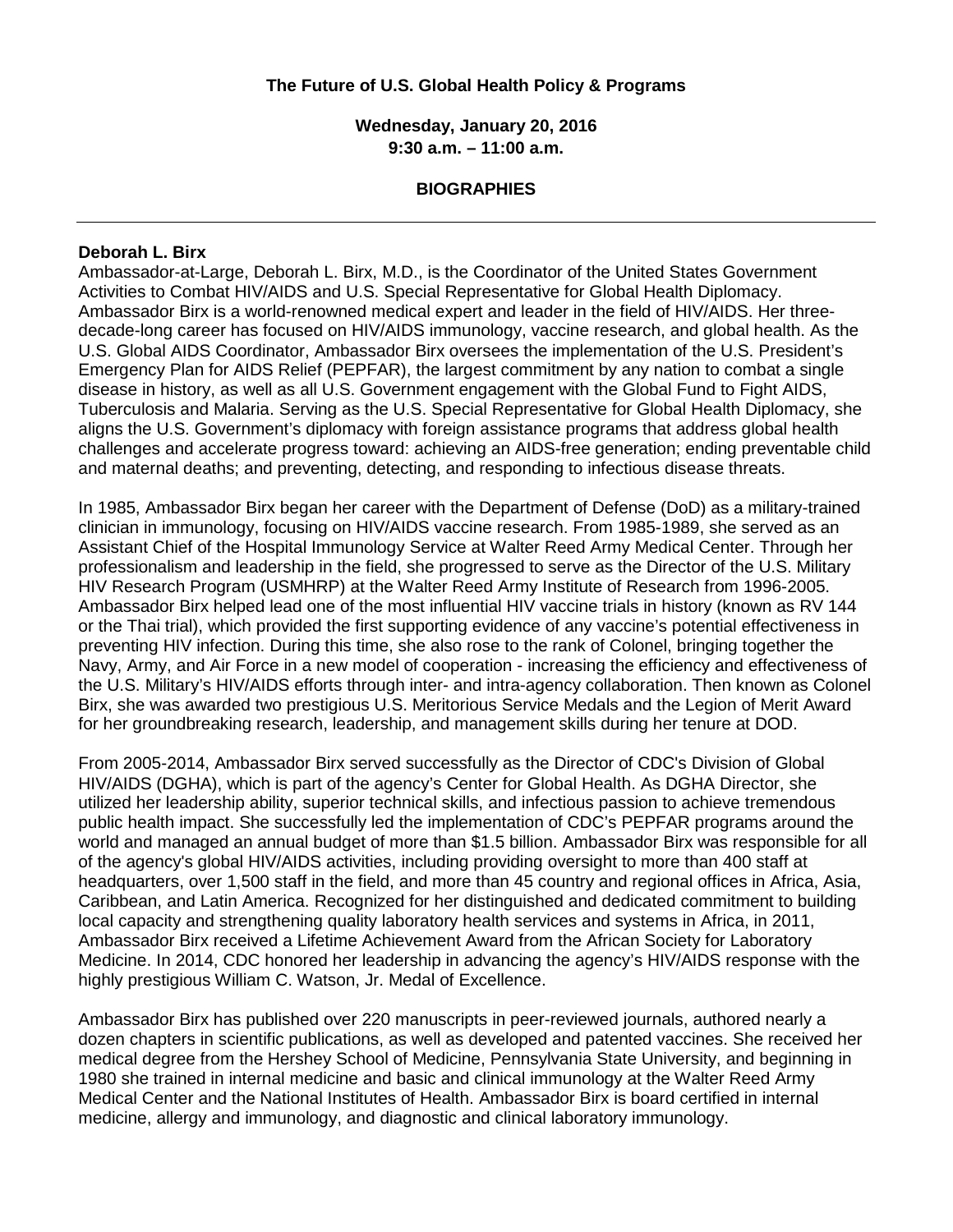### **Helene D. Gayle**

Helene D. Gayle is CEO of McKinsey Social Initiative, a nonprofit organization that implements programs that bring together varied stakeholders to address complex global social challenges. Previously, she was president and CEO of CARE USA, a leading international humanitarian organization. An expert on global development, humanitarian, and health issues, she spent 20 years with the Centers for Disease Control, working primarily on HIV/AIDS. Dr. Gayle then worked at the Bill & Melinda Gates Foundation, directing programs on HIV/AIDS and other global health issues.

Dr. Gayle serves on public company and non-profit boards including: The Coca-Cola Company, Colgate-Palmolive Company, the Rockefeller Foundation, the Center for Strategic and International Studies, the New America Foundation, the ONE Campaign, and the Atlanta Metro Chamber of Commerce. Additionally, she serves on the President's Commission on White House Fellowships. She is a member of the Council on Foreign Relations, the American Public Health Association, the Institute of Medicine, and the American Academy of Pediatrics.

Named one of Forbes' "100 Most Powerful Women," she has authored numerous articles on global and domestic public health issues, poverty alleviation, gender equality, and social justice.

Dr. Gayle was born and raised in Buffalo, NY. She earned a B.A. in psychology at Barnard College, an M.D. from the University of Pennsylvania, and an M.P.H. from Johns Hopkins University. She has received 13 honorary degrees and holds faculty appointments at the University of Washington and Emory University.

## **Jen Kates**

Dr. Jen Kates is Vice President and Director of Global Health & HIV Policy at the Kaiser Family Foundation, where she oversees the Foundation's policy analysis and research focused on the U.S. government's role in global health and on the global and domestic HIV epidemics. Widely regarded as an expert in the field, she regularly publishes and presents on global health and HIV policy issues and is particularly known for her work analyzing donor government investments in global health; assessing and mapping the U.S. government's global health architecture, programs, and funding; and tracking and analyzing major U.S. HIV programs and financing, and key trends in the HIV epidemic, an area she has been working in for twenty-five years. Prior to joining the Foundation in 1998, Dr. Kates was a Senior Associate with The Lewin Group, a health care consulting firm, where she focused on HIV policy, strategic planning/health systems analysis, and health care for vulnerable populations. Among other prior positions, she directed the Office of Lesbian, Gay, and Bisexual Concerns at Princeton University.

Dr. Kates serves on numerous federal and private sector advisory committees on global health and HIV issues. Currently, she is a member of the CDC/HRSA Advisory Committee on HIV, Viral Hepatitis and STD Prevention and Treatment (CHACHSPT), is an Alternate Board Member of the Global Fund to Fight AIDS, Tuberculosis and Malaria, and serves on PEPFAR's Scientific Advisory Board. She recently served on the Institute of Medicine's (IOM) Congressionally-mandated evaluation of PEPFAR, and on two IOM study committees commissioned by the White House to inform the implementation of the National HIV/AIDS Strategy.

Dr. Kates received her Ph.D. in Health Policy from George Washington University, where she is also a lecturer. She is also a lecturer at the Johns Hopkins School of Advanced International Studies. She holds a Bachelor's degree from Dartmouth College, a Master's degree in Public Affairs from Princeton University's Woodrow Wilson School of Public and International Affairs and a Master's degree in Political Science from the University of Massachusetts.